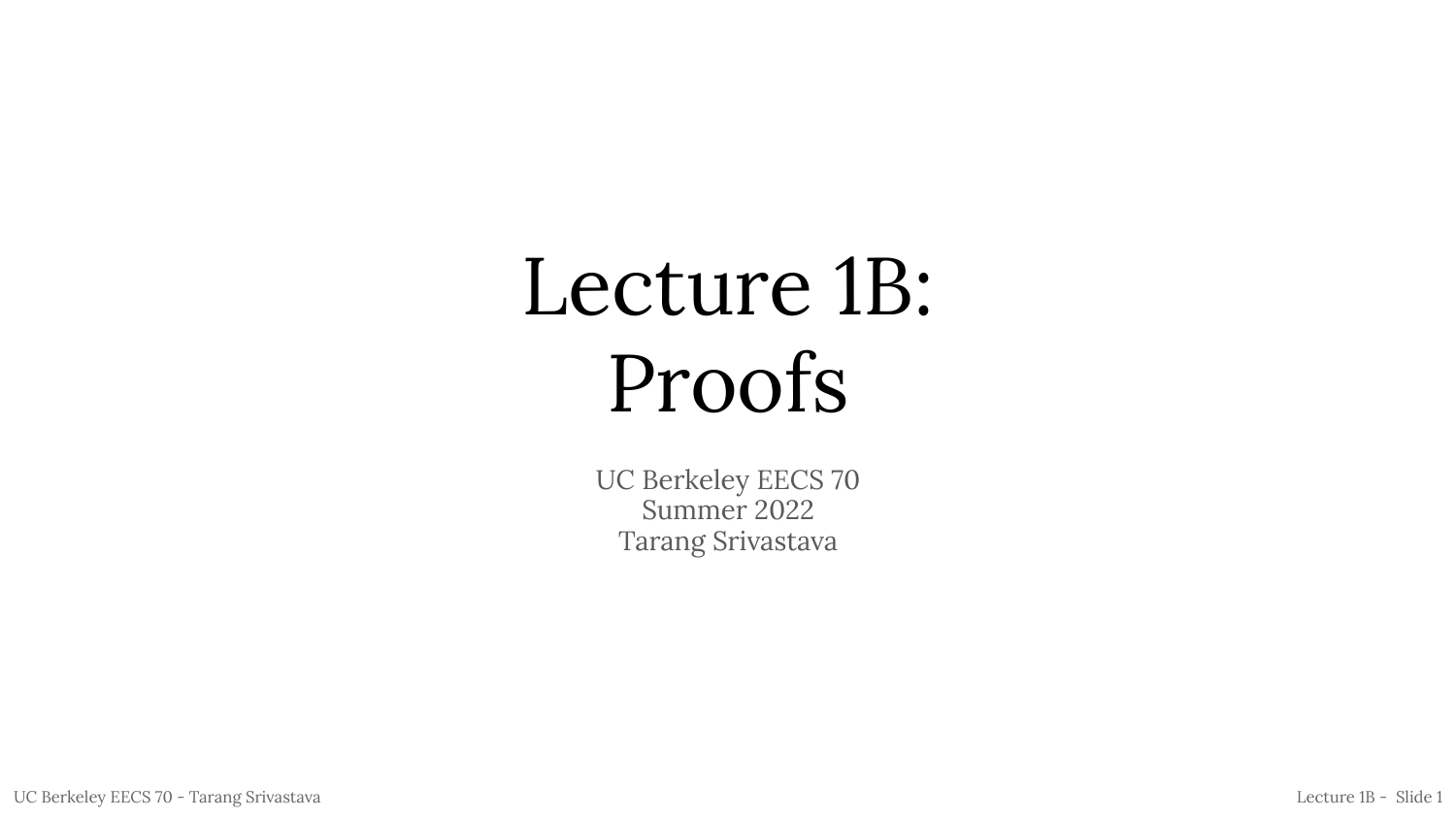#### Announcements!

- Join Piazza. Read the Welcome Post
- Lecture is posted under "Media Gallery" in bCourses
- **●** Evelyn's 6-7 pm discussion is now hybrid
- Signup and attend discussion
- **● HW 1** and **Vitamin 1** have been released, due Thu (grace period Friday)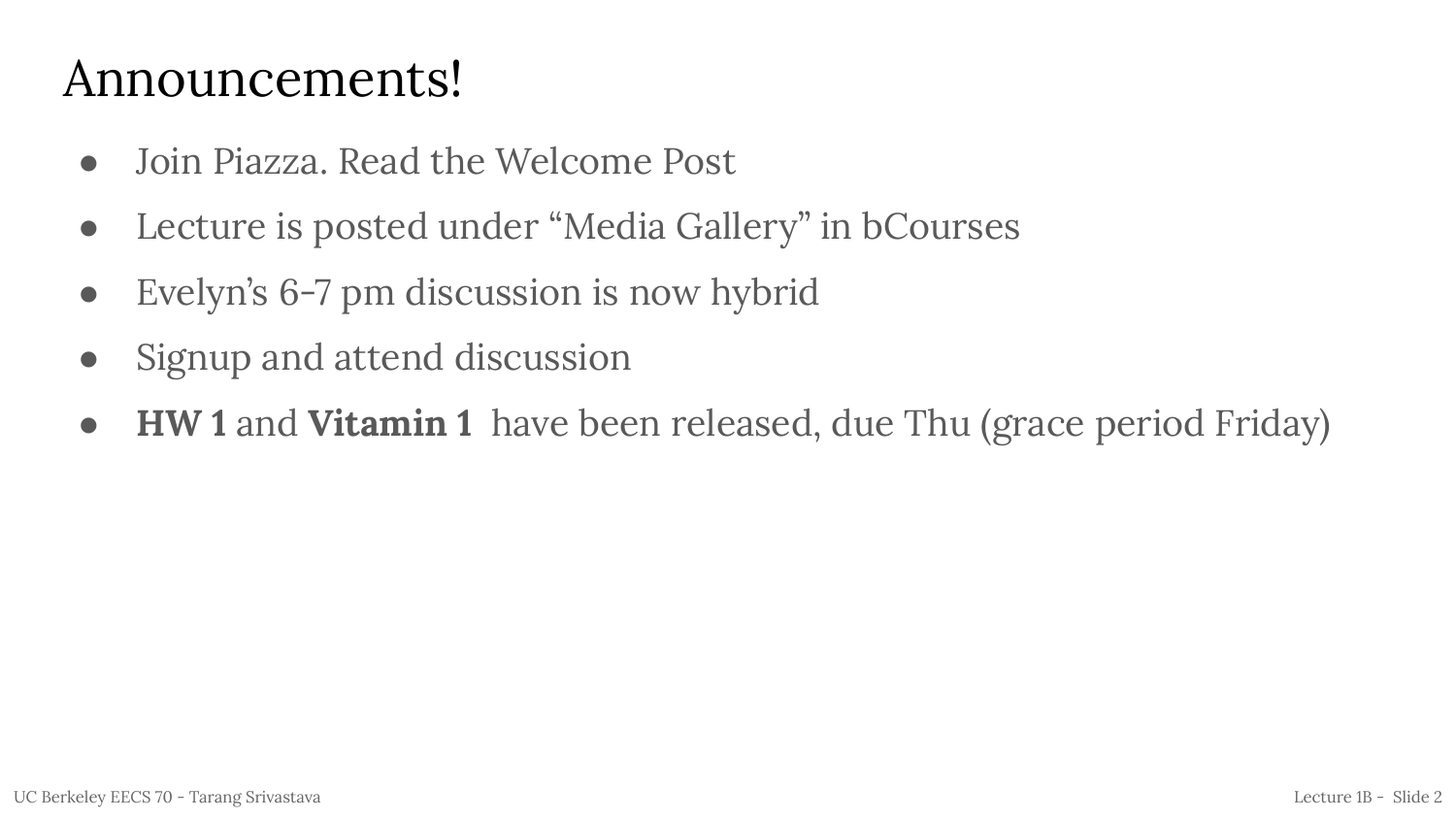### What is a proof?

A **proof** is a finite list of statements, each of which is logically implied by the previous statement, to establish the truth of some proposition.

The power here is that using *finite* statements, we can guarantee the truth of a statement with *infinitely* many cases.

Advice: When writing proofs, imagine a very skeptical friend is reading over your proof who questions every statement you make.

Since you're learning, try to be more formal in your proof writing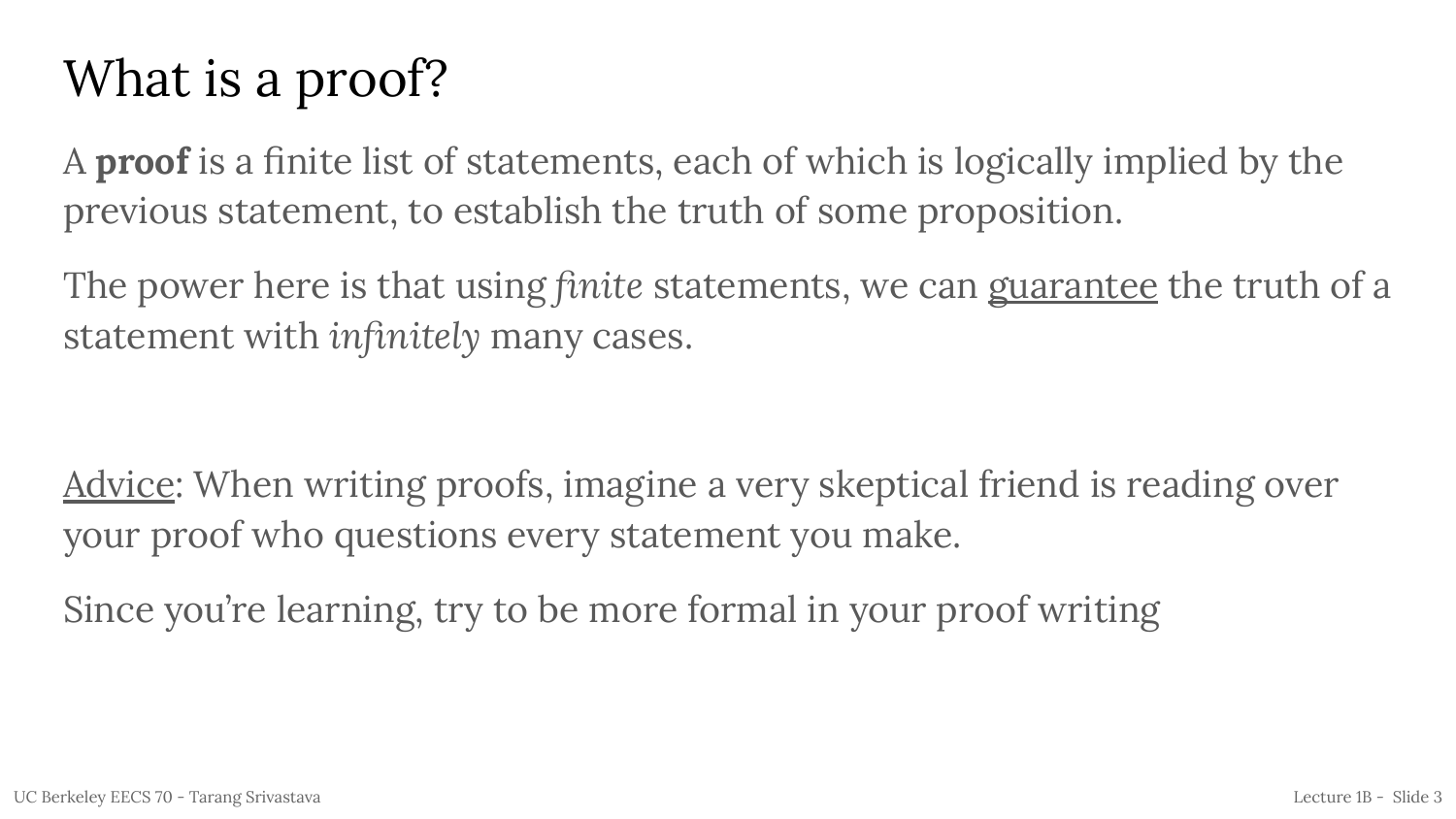### How to prove things?

| Structure | How to generally prove it |
|-----------|---------------------------|
|           |                           |
|           |                           |
|           |                           |
|           |                           |
|           |                           |
|           |                           |
|           |                           |
|           |                           |
|           |                           |
|           |                           |

You can also replace the proposition to be proved with something logically equivalent that has a different structure. Example: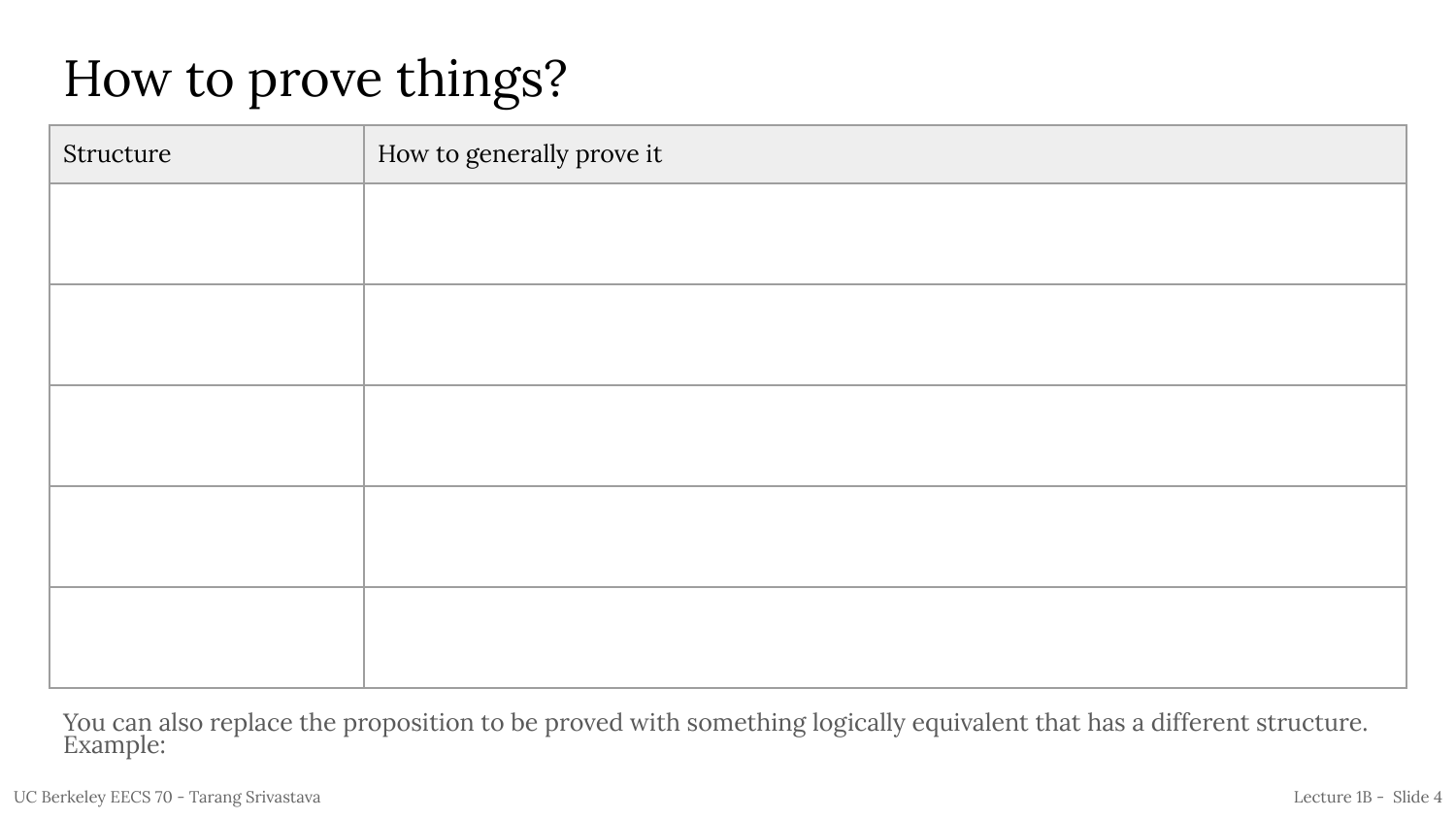### Direct Proof (Example 1)

Theorem: For every natural number there is a natural number greater than it

Proof:

 $\forall n \in \mathbb{N}, \exists m \in \mathbb{N}(m > n)$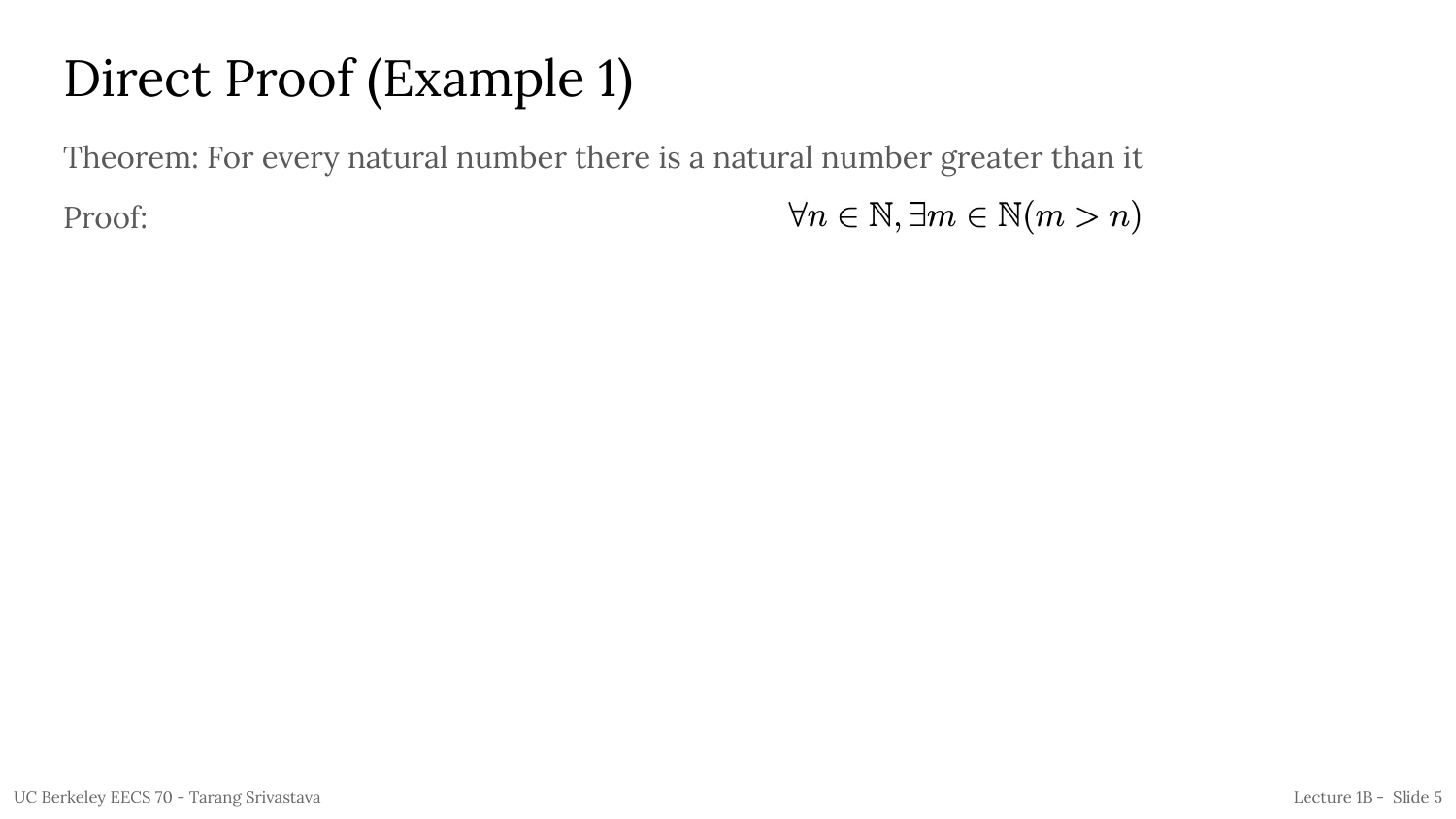#### Direct Proof (Example 2)

Definition: For  $a, b \in \mathbb{Z}$  we say  $a|b$  iff  $\exists q \in \mathbb{Z}$  such that  $b = aq$ Theorem: For any  $a, b, c \in \mathbb{Z}$  if  $a|b$  and  $a|c$  then  $a|(b-c)$ Proof:

#### Lesson: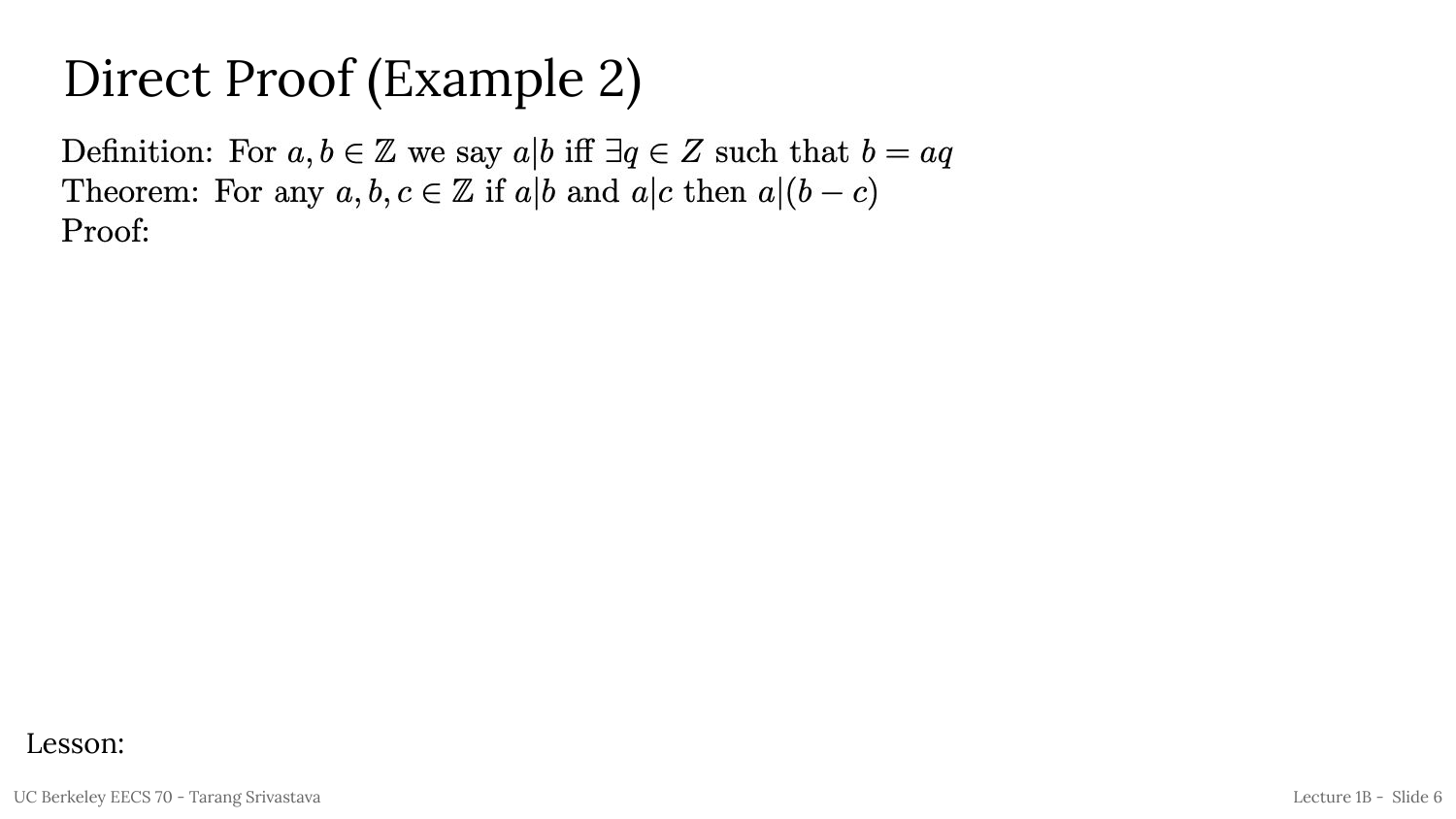#### Proof by Contraposition

Definition:  $n \in \mathbb{Z}$  is even if  $\exists k \in \mathbb{Z}$  such that  $n = 2k$ Definition:  $n \in \mathbb{Z}$  is odd if  $\exists k \in \mathbb{Z}$  such that  $n = 2k + 1$ Theorem: For every  $n \in \mathbb{Z}$  if  $n^2$  is even, then so is n. Proof: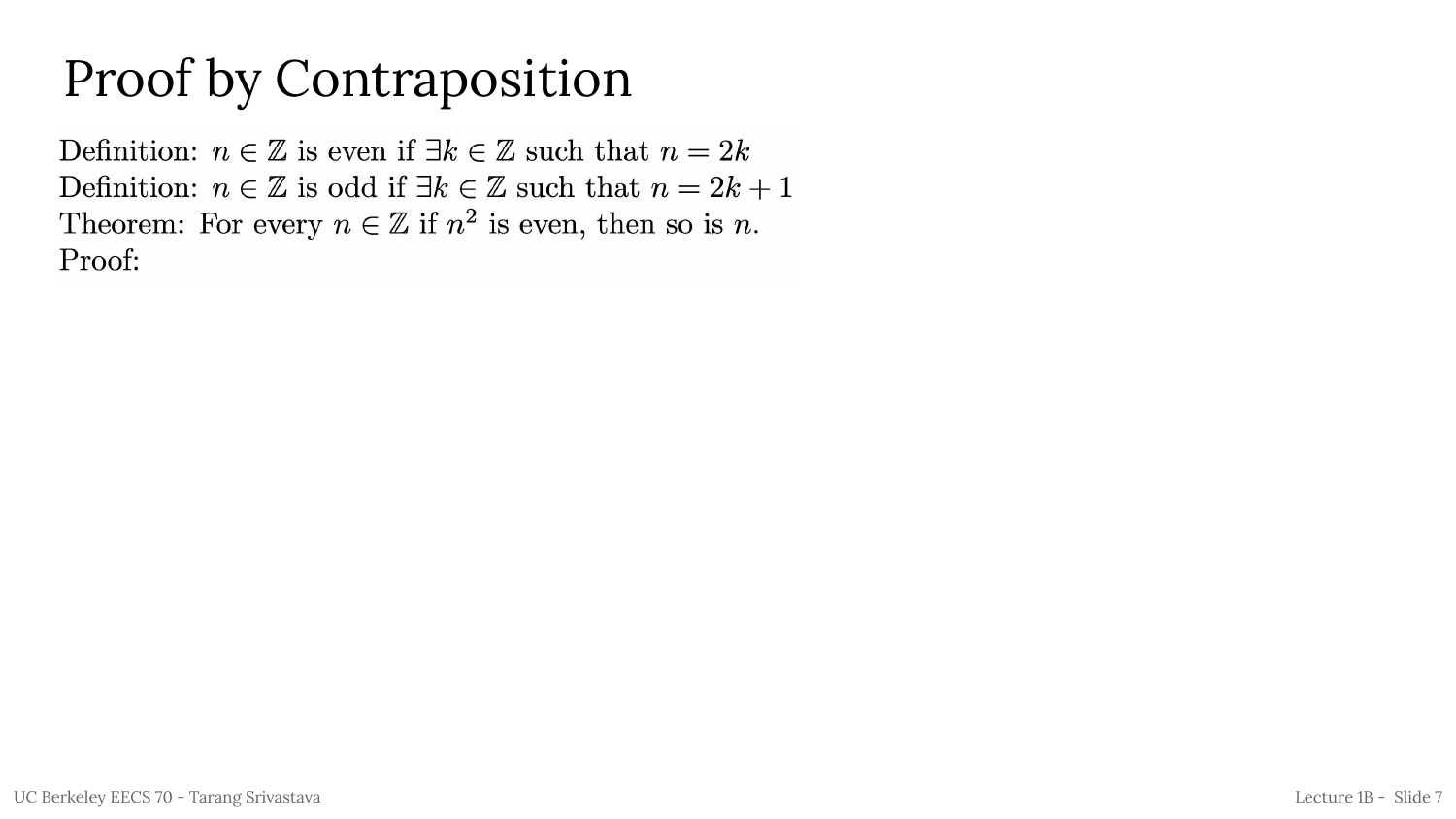#### Proof by Cases (Example 1)

Theorem: For all  $n \in \mathbb{N}$ ,  $3|(n^3 - n)$ Proof: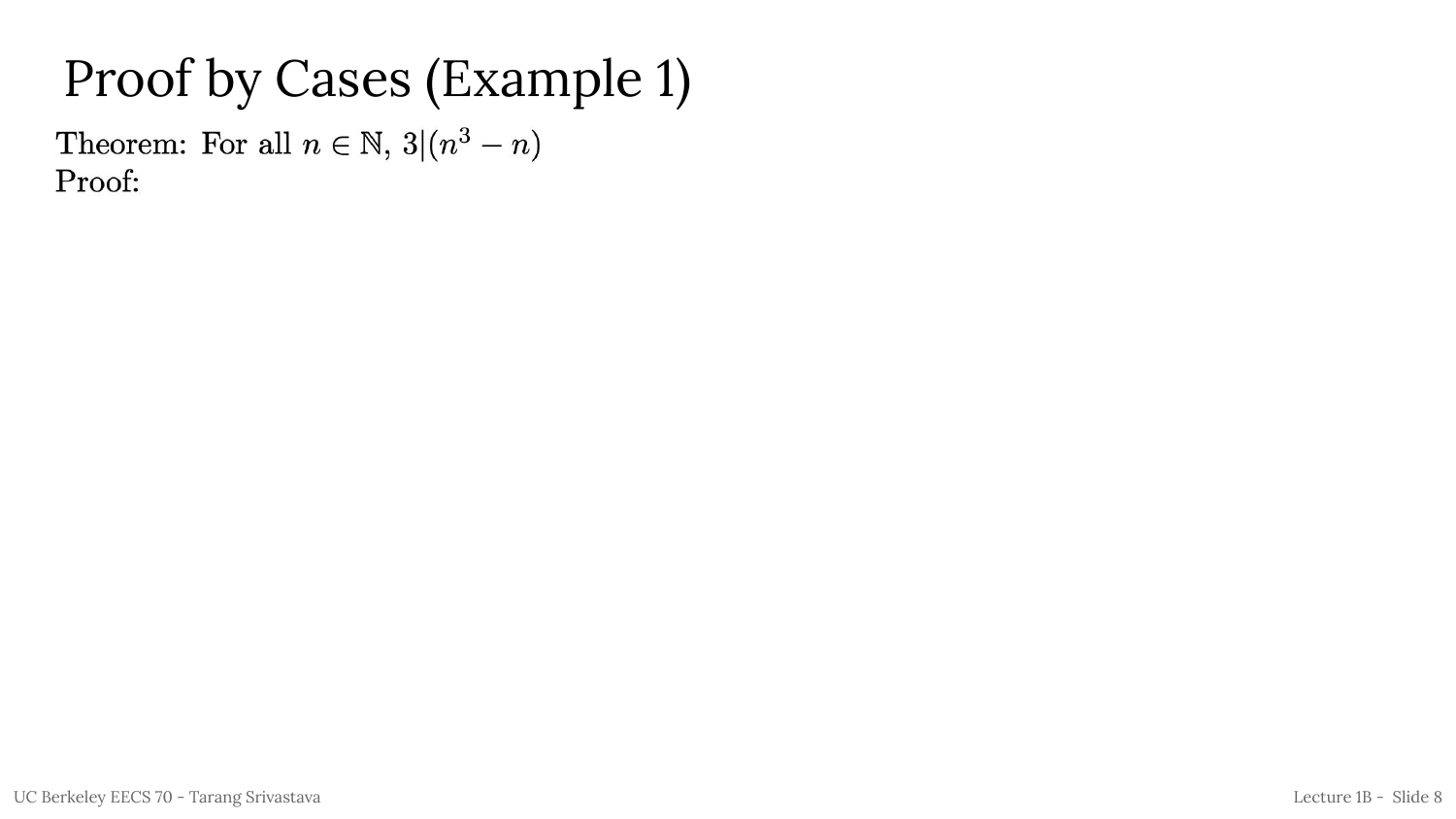## Proof by Cases (Example 2)

Definition: A real number r is **rational** if there are  $p, q \in \mathbb{Z}$  such that  $q \neq 0$ and  $r = \frac{p}{q}$ . Otherwise, r is **irrational**. Theorem: There exist irrational x and y such that  $x^y$  is rational. Proof: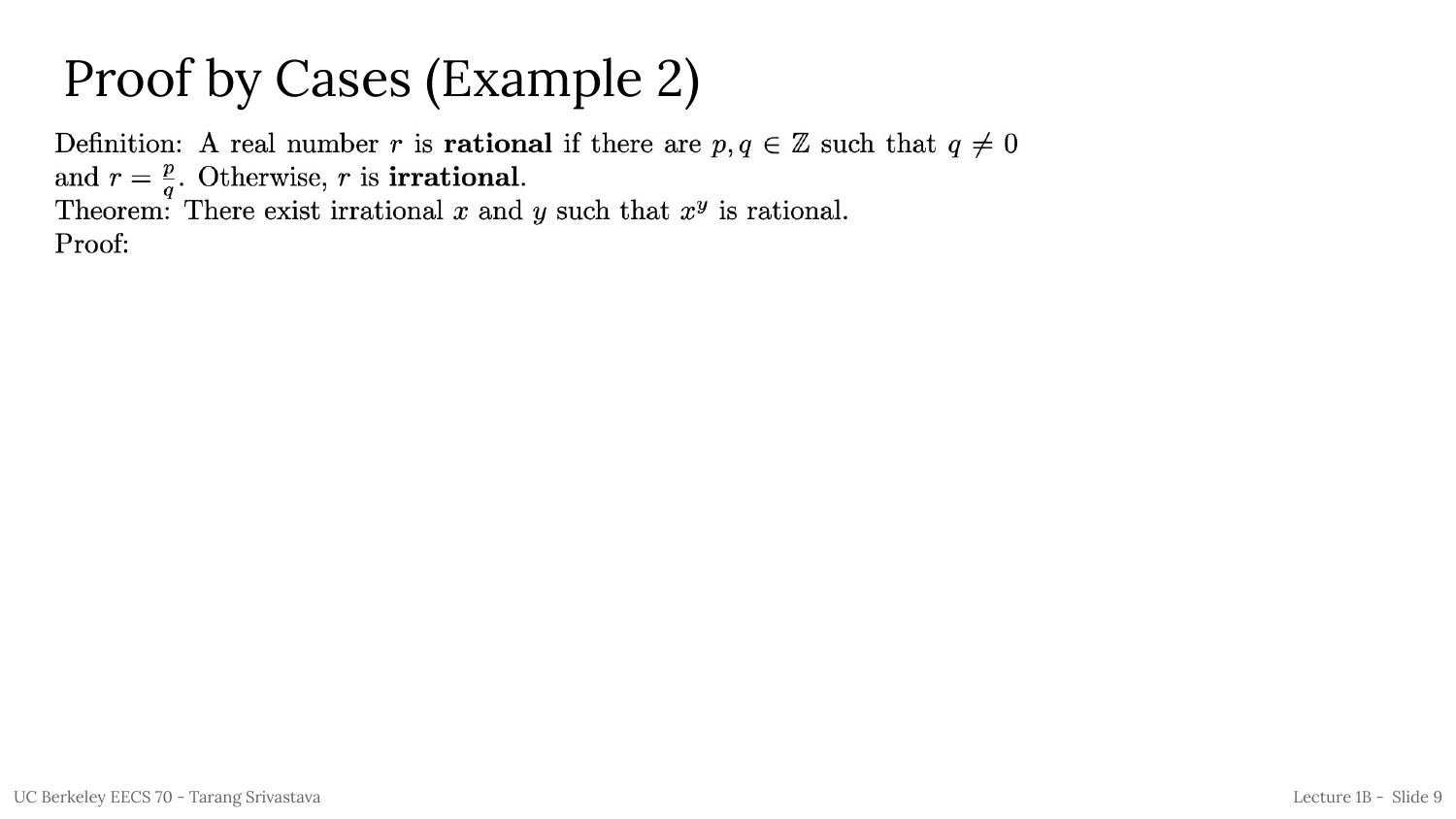### Proof by Contradiction

A *proof by contradiction* proves a proposition "*P"* by first assuming *"not P"* is true. That is, the opposite of *P* is true.

 Then, it follows logical steps to arrive at a contradiction by proving both some proposition *"R"* and *"not R"*.

**Why does this work?**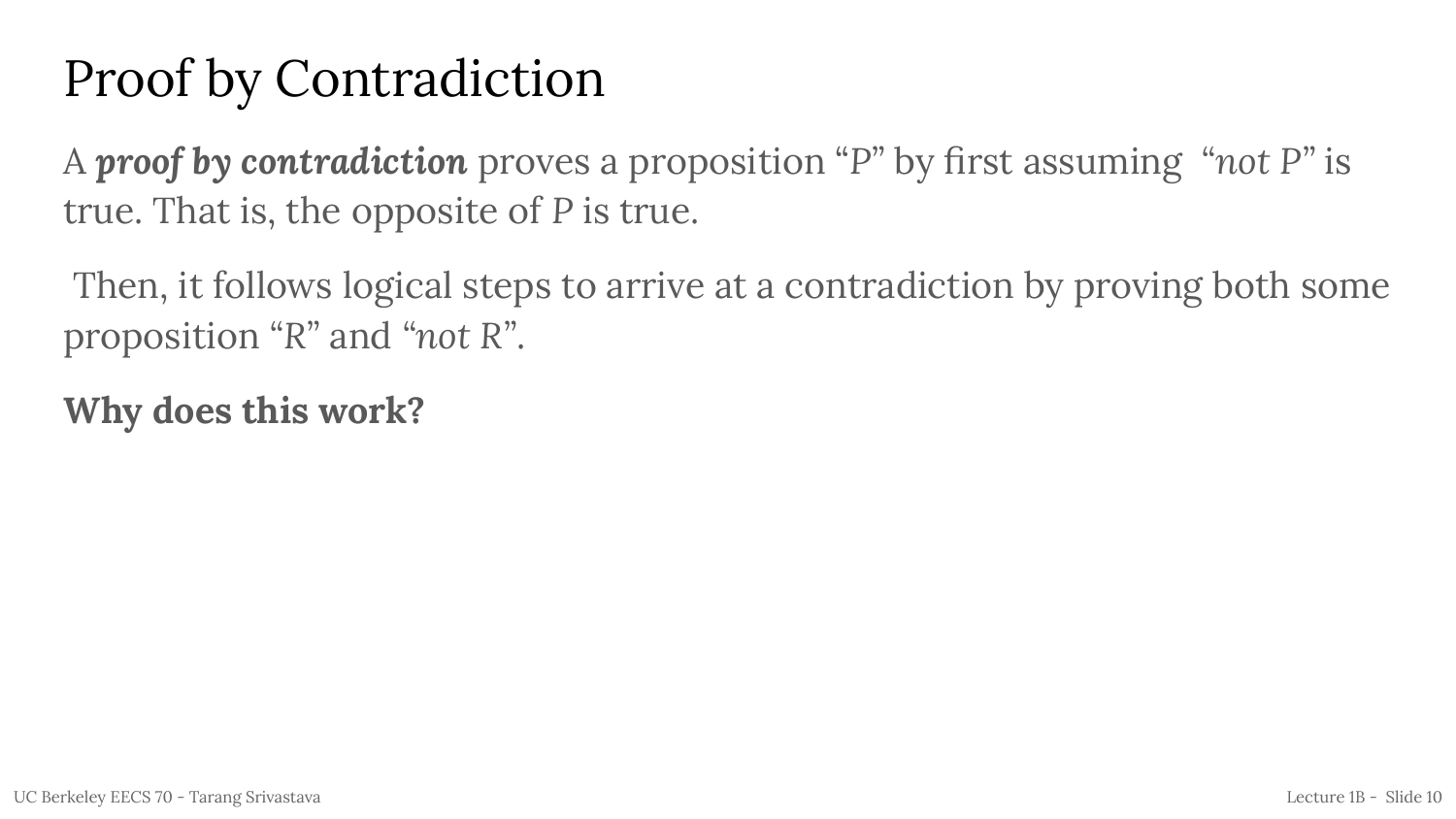#### Proof by Contradiction (Example 1)

Definition: A real number r is **rational** if there are  $p, q \in \mathbb{Z}$  such that  $q \neq 0$ and  $r = \frac{p}{q}$ . Otherwise, r is **irrational**. Theorem:  $\sqrt{2}$  is irrational

Proof: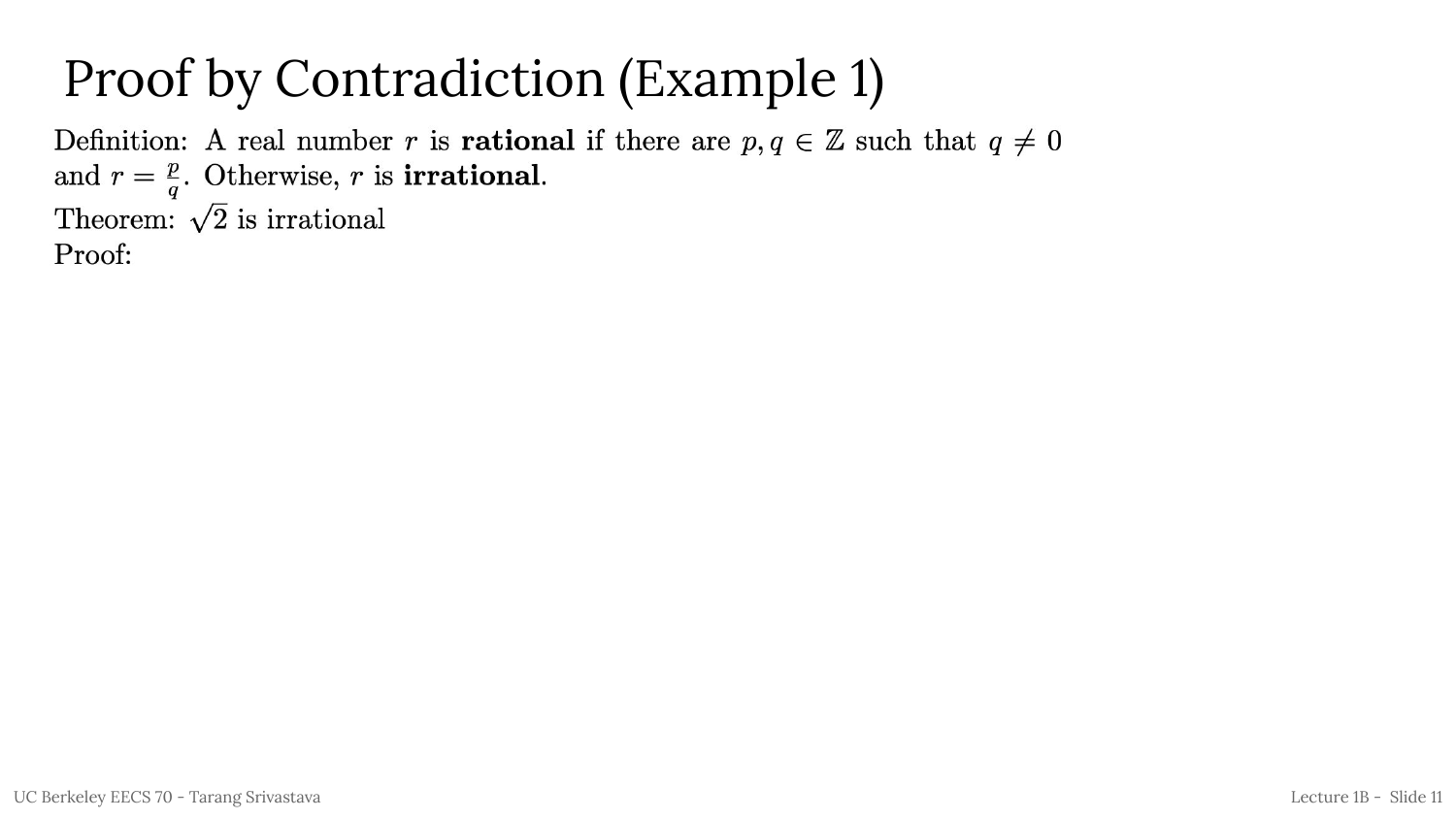## Proof by Contradiction (Example 2)

Theorem: There's infinite prime numbers Proof: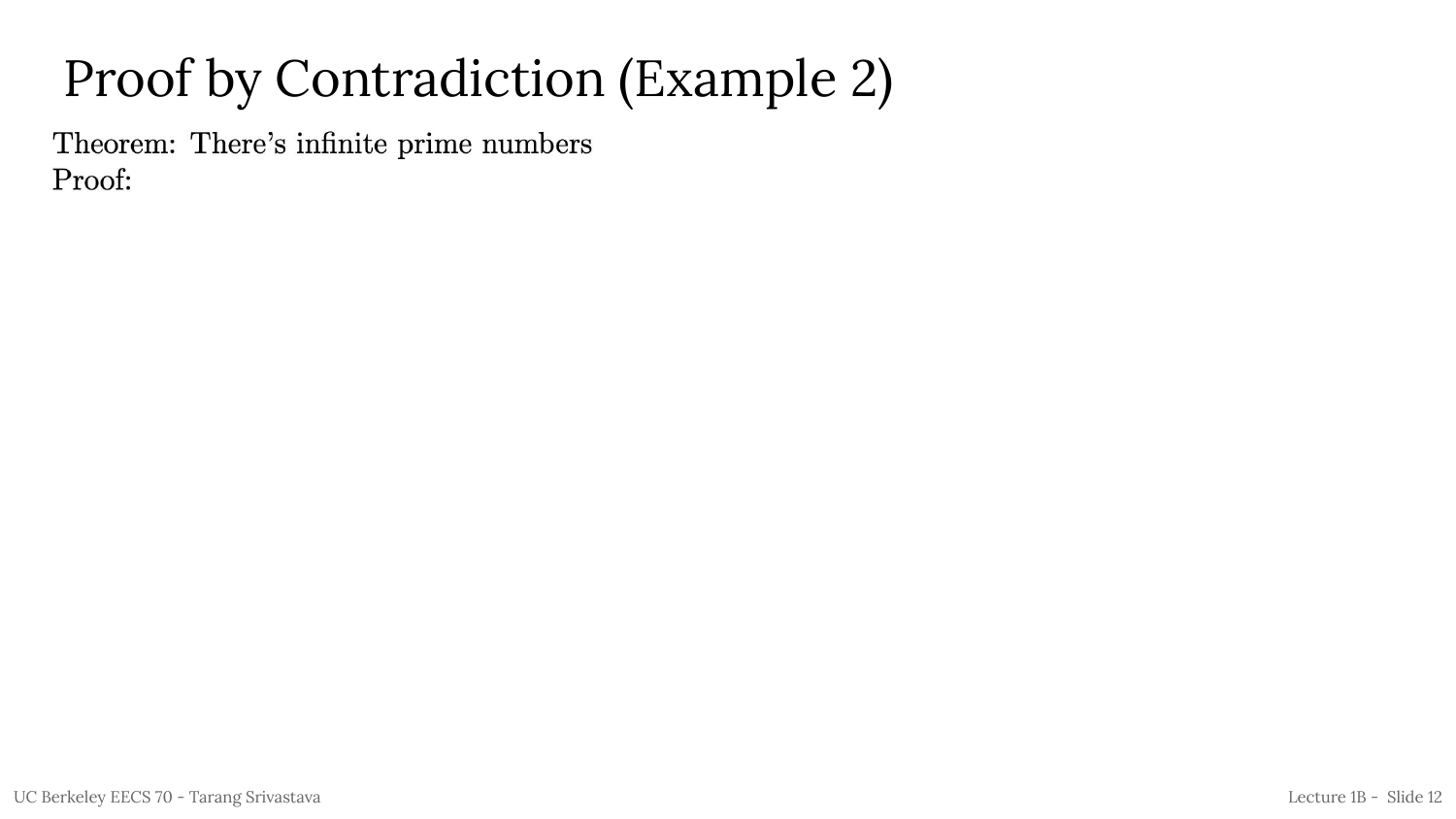#### Proof

Theorem:

Proof: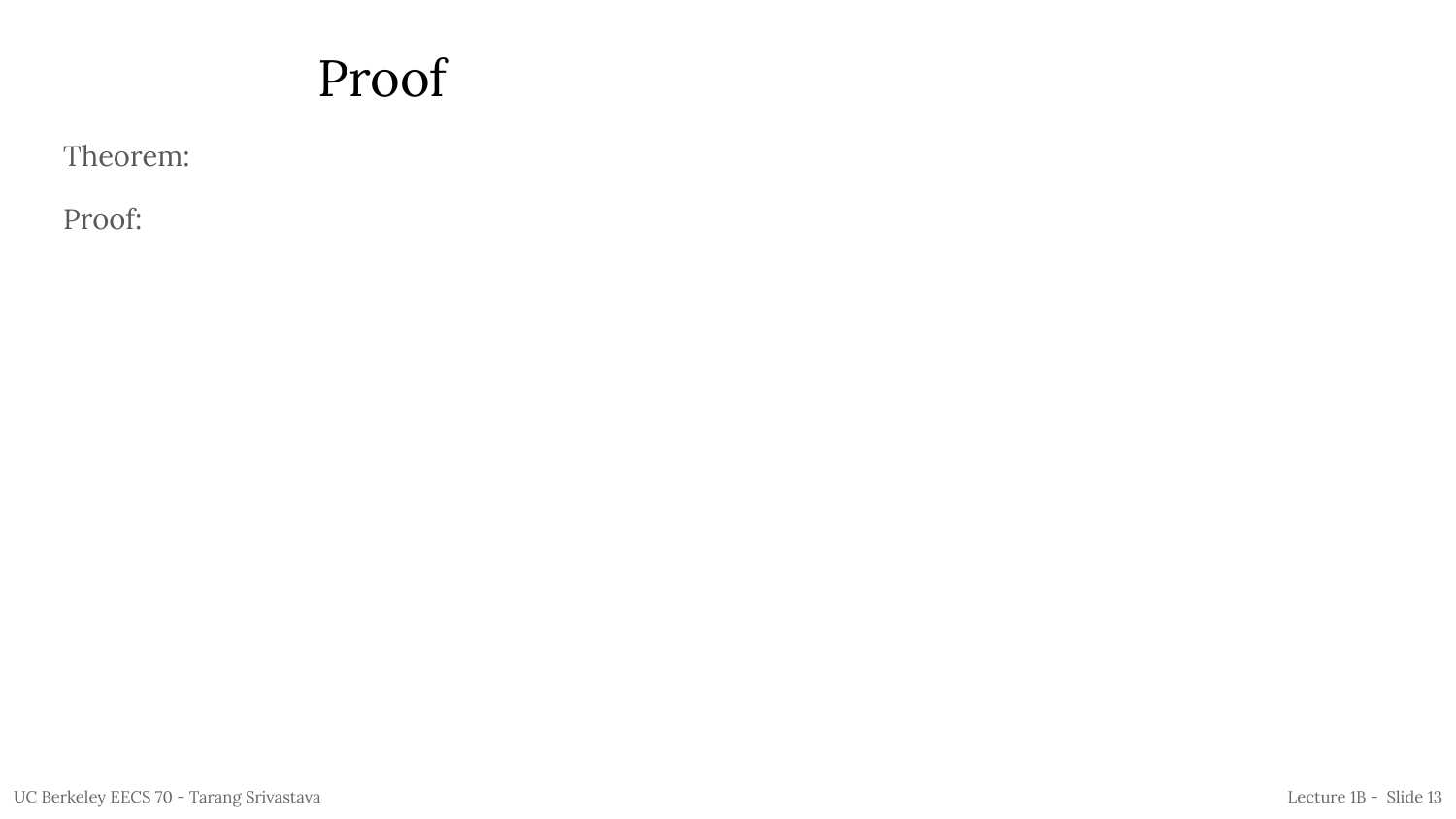#### Summary

| Proof Technique            | <b>General Procedure</b> |
|----------------------------|--------------------------|
| Direct Proof               |                          |
|                            |                          |
| Proof by<br>contraposition |                          |
| Proof by<br>contradiction  |                          |
| Proof by cases             |                          |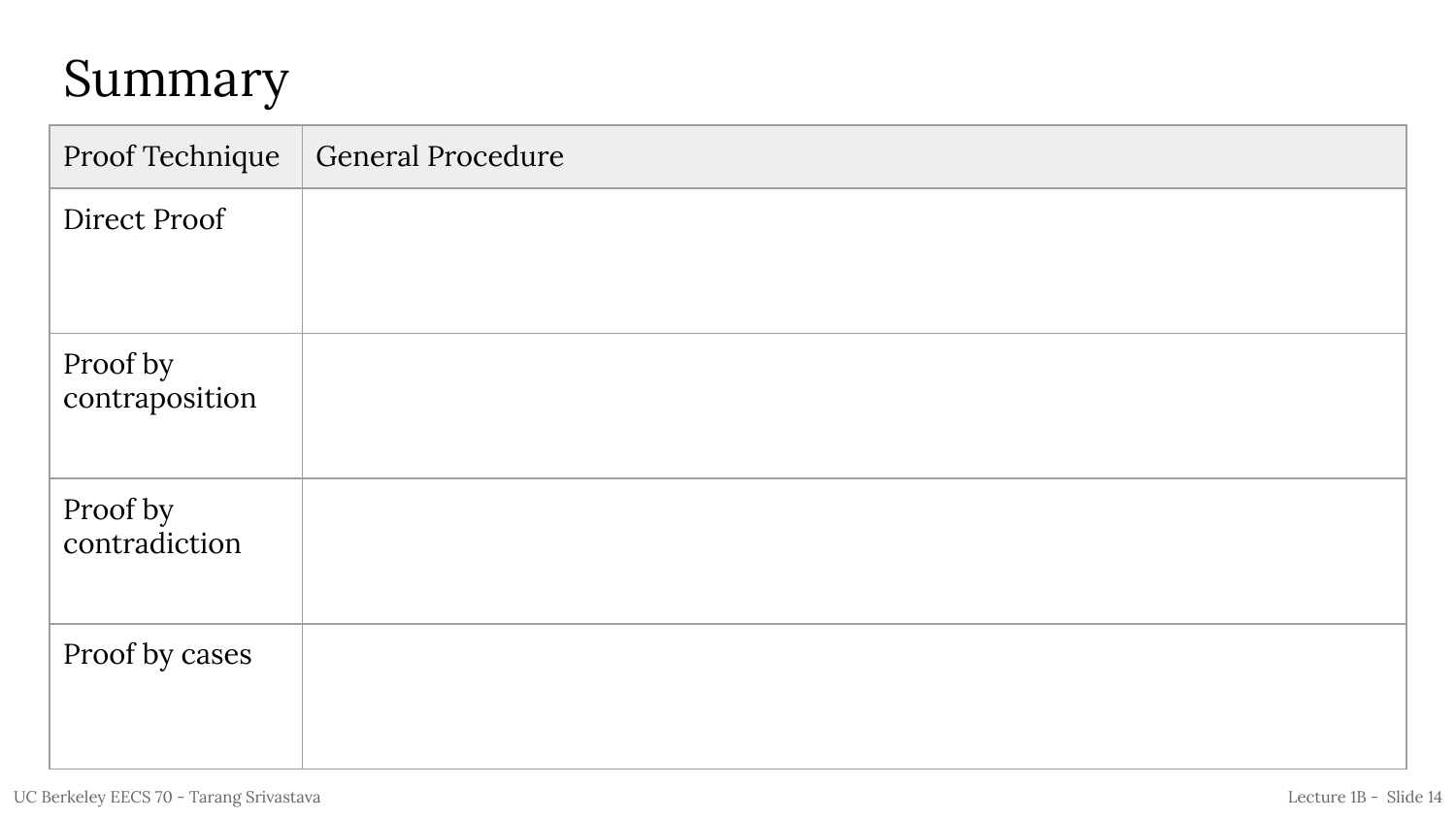#### Few notes about what we did today

Write full proofs in your homework like we did today, but on discussion you can just write an outline/sketch of the proof.

No one gets the complete proof immediately, there's a lot of scratch work and thinking before you can write the proof.

Remember! Every step in your proof must be justified and follow from previous steps.

Usually how things go:

- 1. Think about problem
- 2. Do some scratch work
- 3. Come up with solution
- 4. Try to write a proof
- 5. Realize solution is wrong